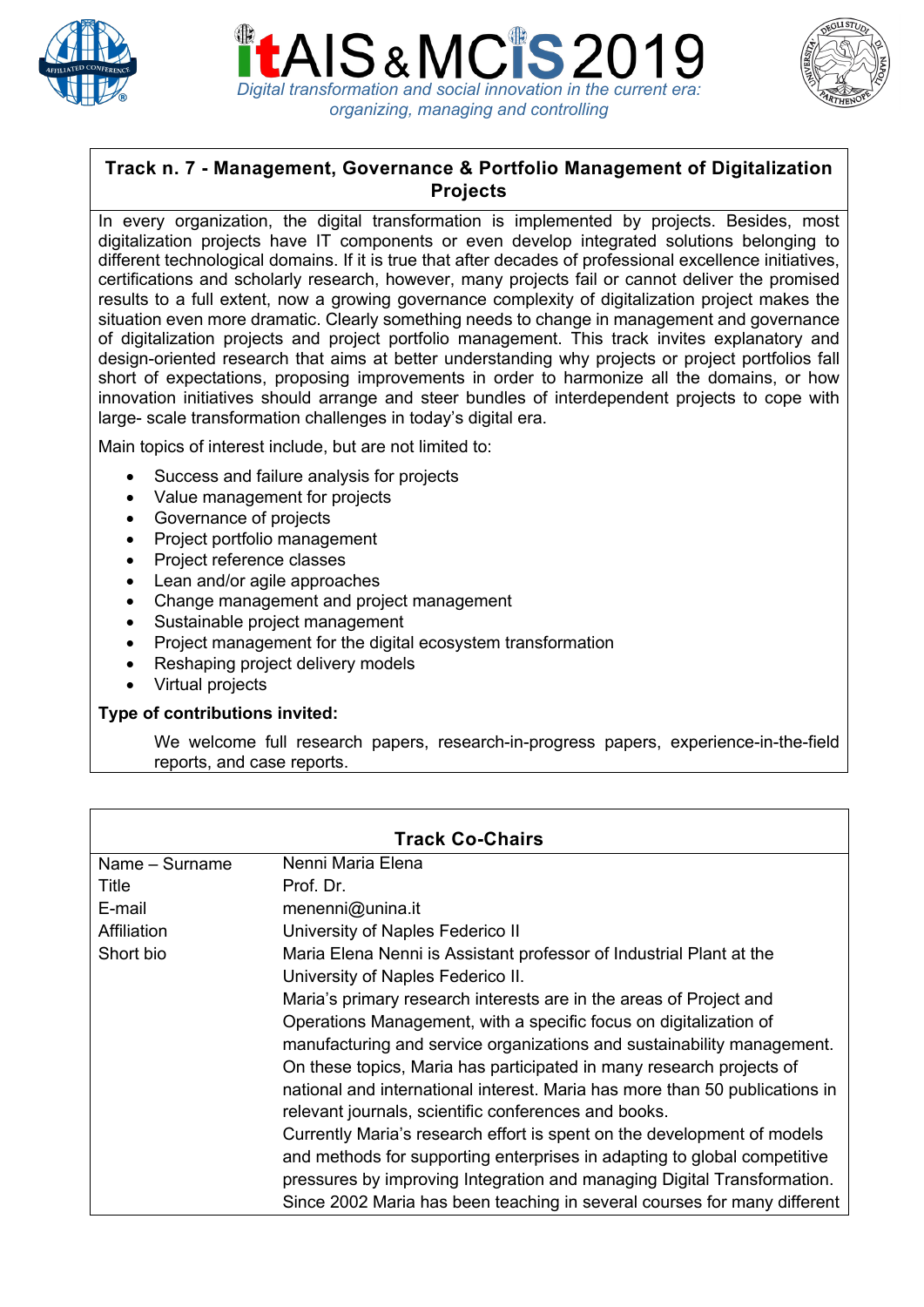





|                | universities and at all levels of education (undergraduate, graduate,<br>postgraduate, executive training).<br>From 2009 Maria is Director of the master in Project Management at<br><b>LUISS Business School.</b>                                                                                                                                                                                                                                                                                                                                                                                                                                                                                                                                                                                                                                                                                                                                                                                                                                                                                                                                                                                              |
|----------------|-----------------------------------------------------------------------------------------------------------------------------------------------------------------------------------------------------------------------------------------------------------------------------------------------------------------------------------------------------------------------------------------------------------------------------------------------------------------------------------------------------------------------------------------------------------------------------------------------------------------------------------------------------------------------------------------------------------------------------------------------------------------------------------------------------------------------------------------------------------------------------------------------------------------------------------------------------------------------------------------------------------------------------------------------------------------------------------------------------------------------------------------------------------------------------------------------------------------|
| Name - Surname | <b>Winter Robert</b>                                                                                                                                                                                                                                                                                                                                                                                                                                                                                                                                                                                                                                                                                                                                                                                                                                                                                                                                                                                                                                                                                                                                                                                            |
| <b>Title</b>   | Prof. Dr.                                                                                                                                                                                                                                                                                                                                                                                                                                                                                                                                                                                                                                                                                                                                                                                                                                                                                                                                                                                                                                                                                                                                                                                                       |
| E-mail         | robert.winter@unisg.ch                                                                                                                                                                                                                                                                                                                                                                                                                                                                                                                                                                                                                                                                                                                                                                                                                                                                                                                                                                                                                                                                                                                                                                                          |
| Affiliation    | University of St. Gallen                                                                                                                                                                                                                                                                                                                                                                                                                                                                                                                                                                                                                                                                                                                                                                                                                                                                                                                                                                                                                                                                                                                                                                                        |
| Short bio      | Robert Winter is full Professor of Business & Information Systems<br>Engineering at the University of St. Gallen (HSG) and Director of HSG's<br>Institute of Information Management. He was founding Academic Director<br>of HSG's Executive Master of Business Engineering programme and<br>Academic Director of HSG's Ph.D. in Management programme. He<br>received Master degrees in business administration and business<br>education as well as a doctorate in social sciences from Goethe<br>University, Frankfurt, Germany. After eleven years as a researcher and<br>deputy chair in information systems in Germany, he joined HSG in 1996.<br>After having served as vice Editor-in-chief of the "Business & Information"<br>Systems Engineering" journal, he is currently Senior Associate Editor of<br>the European Journal of Information Systems and serving on several<br>editorial boards including MIS Quarterly Executive. His research interests<br>include design science research methodology, enterprise architecture<br>management and the governance of very large IT projects/programmes.<br>One of his publications has received the AIS Senior Scholars best paper<br>award for 2017. |

## **Track programme committee members**

- Fabio De Felice, University of Cassino, defelice@unicas.it
- Sergio Gerosa, PMI Central Italy Chapter, sergio.gerosa@pmi-centralitaly.org
- Caroline Kiselev, BEG & Partners AG, caroline.kiselev@begpartners.com
- Vito Introna, University of Rome Tor Vergata, vito.introna@uniroma2.it
- Pietro Mancino, LUISS Business School, pmancino@luiss.it
- Fabio Nonino, University of Rome La Sapienza, fabio.nonino@uniroma1.it
- Stefano Riemma, University of Salerno, riemma@unisa.it
- Peter Rohner, University of St. Gallen, peter.rohner@unisg.ch
- Luca Sabini, Hertfordshire Business School, l.sabini@herts.ac.uk
- Jan-Philipp Schiele, Swiss Life Germany, janphilipp.schiele@gmail.com
- Gilbert Silvius, Wittenborg University of Applied Sciences, gilbert.silvius@hu.nl
- Virpi Turkulainen, University College of Dublin, virpi.turkulainen@ucd.ie
- Mari-Klara Stein, ms.digi@cbs.dk, Copenhagen Business School, Denmark
- Massimo Zancanaro, zancana@fbk.eu, Bruno Kessler Foundation and University of Trento, Italy
- Steffen Zimmermann, University of Innsbruck, Austria, Steffen.Zimmermann@uibk.ac.at